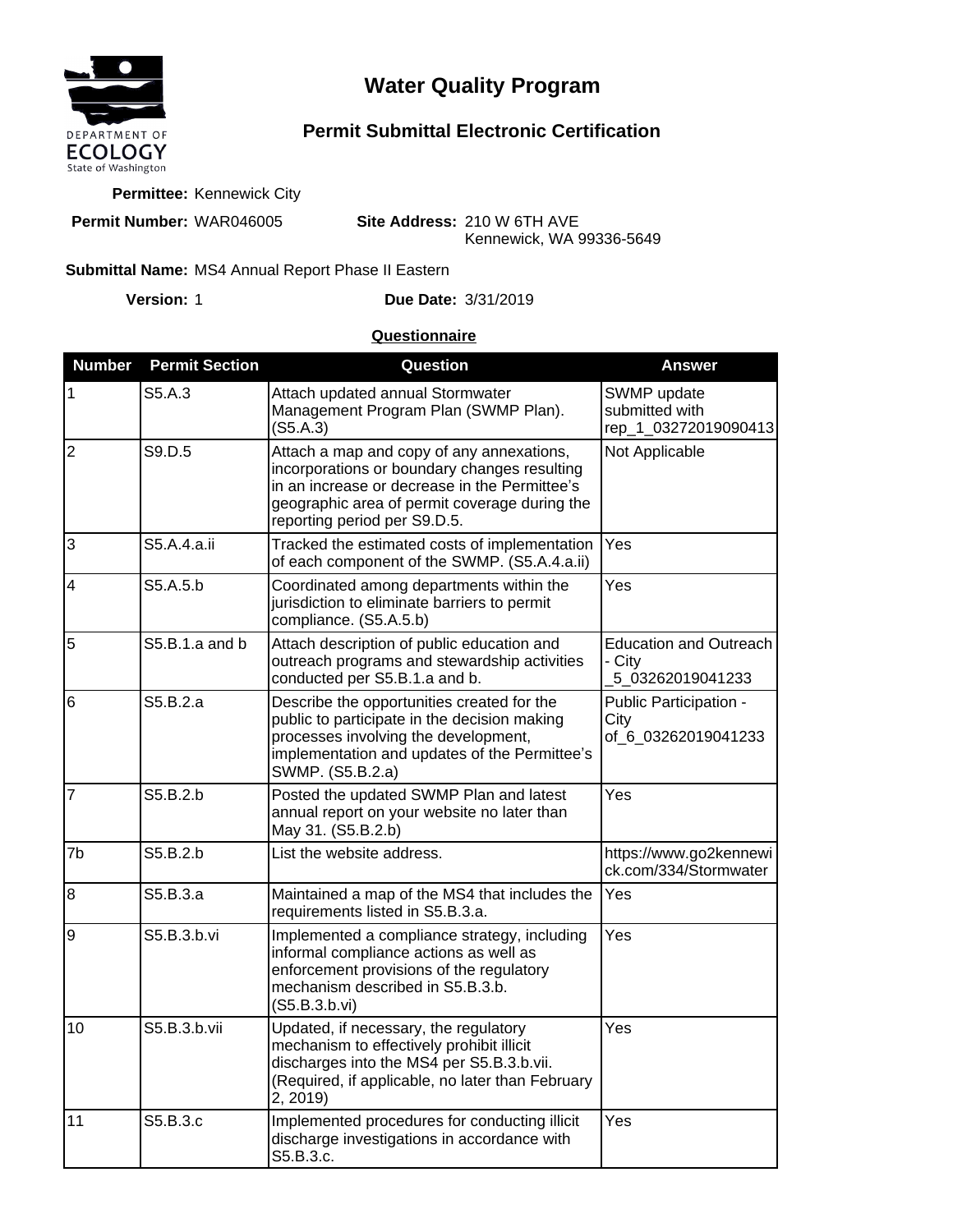| 12              | S5.B.3.c.iii | Percentage of MS4 coverage area screened in<br>reporting year per S5.C.3.c.i. (Required to<br>screen 40% of MS4 no later than December<br>31, 2018 and 12% on average each year<br>thereafter, S5.B.3.c.iii)                                                      | 20                                                                                                                                                                                                                                                                                                                                                                                                                                                                                                                                                                                                |
|-----------------|--------------|-------------------------------------------------------------------------------------------------------------------------------------------------------------------------------------------------------------------------------------------------------------------|---------------------------------------------------------------------------------------------------------------------------------------------------------------------------------------------------------------------------------------------------------------------------------------------------------------------------------------------------------------------------------------------------------------------------------------------------------------------------------------------------------------------------------------------------------------------------------------------------|
| 13              | S5.B.3.c.iv  | Publicized a hotline telephone number for<br>public reporting of spills and other illicit<br>discharges. (S5.B.3.c.iv)                                                                                                                                            | Yes                                                                                                                                                                                                                                                                                                                                                                                                                                                                                                                                                                                               |
| 13 <sub>b</sub> | S5.B.3.c.iv  | List the hotline number.                                                                                                                                                                                                                                          | 509-585-4419                                                                                                                                                                                                                                                                                                                                                                                                                                                                                                                                                                                      |
| 14              | S5.B.3.c.v   | Implemented an ongoing illicit discharge<br>training program for all municipal field staff per<br>S5.B.3.c.v.                                                                                                                                                     | Yes                                                                                                                                                                                                                                                                                                                                                                                                                                                                                                                                                                                               |
| 15              | S5.B.3.c.vi  | Informed public employees, businesses, and<br>the general public of hazards associated with<br>illicit discharges and improper disposal of<br>waste. (S5.B.3.c.vi)                                                                                                | Yes                                                                                                                                                                                                                                                                                                                                                                                                                                                                                                                                                                                               |
| 15 <sub>b</sub> | S5.B.3.c.vi  | Describe actions.                                                                                                                                                                                                                                                 | Our strategy for<br>education and outreach<br>for Illicit Discharge<br>Detection and<br>Elimination includes,<br>handouts, web-site<br>links, storm drain<br>stenciling. We comment<br>on proposed<br>construction projects<br>and meet directly with<br>the contractors prior to<br>construction to review<br>IDDE. We also present<br>this material to the all<br>members of the<br>community at the<br>Benton County Fair, and<br>Home and Garden<br>Show. We provide<br>messaging in the<br>classrooms through our<br>partnered program with<br>the Franklin<br><b>Conservation District.</b> |
| 16              | S5.B.3.d     | Number of illicit discharges, including illicit<br>connections, eliminated during the reporting<br>period. (S5.B.3.d)                                                                                                                                             | 7                                                                                                                                                                                                                                                                                                                                                                                                                                                                                                                                                                                                 |
| 17              | S5.B.3.d.iv  | Attach a summary of actions taken to<br>characterize, trace and eliminate each illicit<br>discharge found by or reported to the<br>permittee. For each illicit discharge, include a<br>description of actions according to required<br>timelines per S5.B.3.d.iv. | <b>IDDE Summary for</b><br>2018_17_03262019041<br>757                                                                                                                                                                                                                                                                                                                                                                                                                                                                                                                                             |
| 18              | S5.B.3.e     | Implemented an ongoing illicit discharge<br>training program for all staff responsible for<br>implementing the procedures and program, as<br>described in S5.B.3.e.                                                                                               | Yes                                                                                                                                                                                                                                                                                                                                                                                                                                                                                                                                                                                               |
| 19              | S5.B.4.a     | Implemented an ordinance or other regulatory<br>mechanism and enforcement procedures for<br>construction site stormwater runoff control as<br>described in S5.B.4.a.                                                                                              | Yes                                                                                                                                                                                                                                                                                                                                                                                                                                                                                                                                                                                               |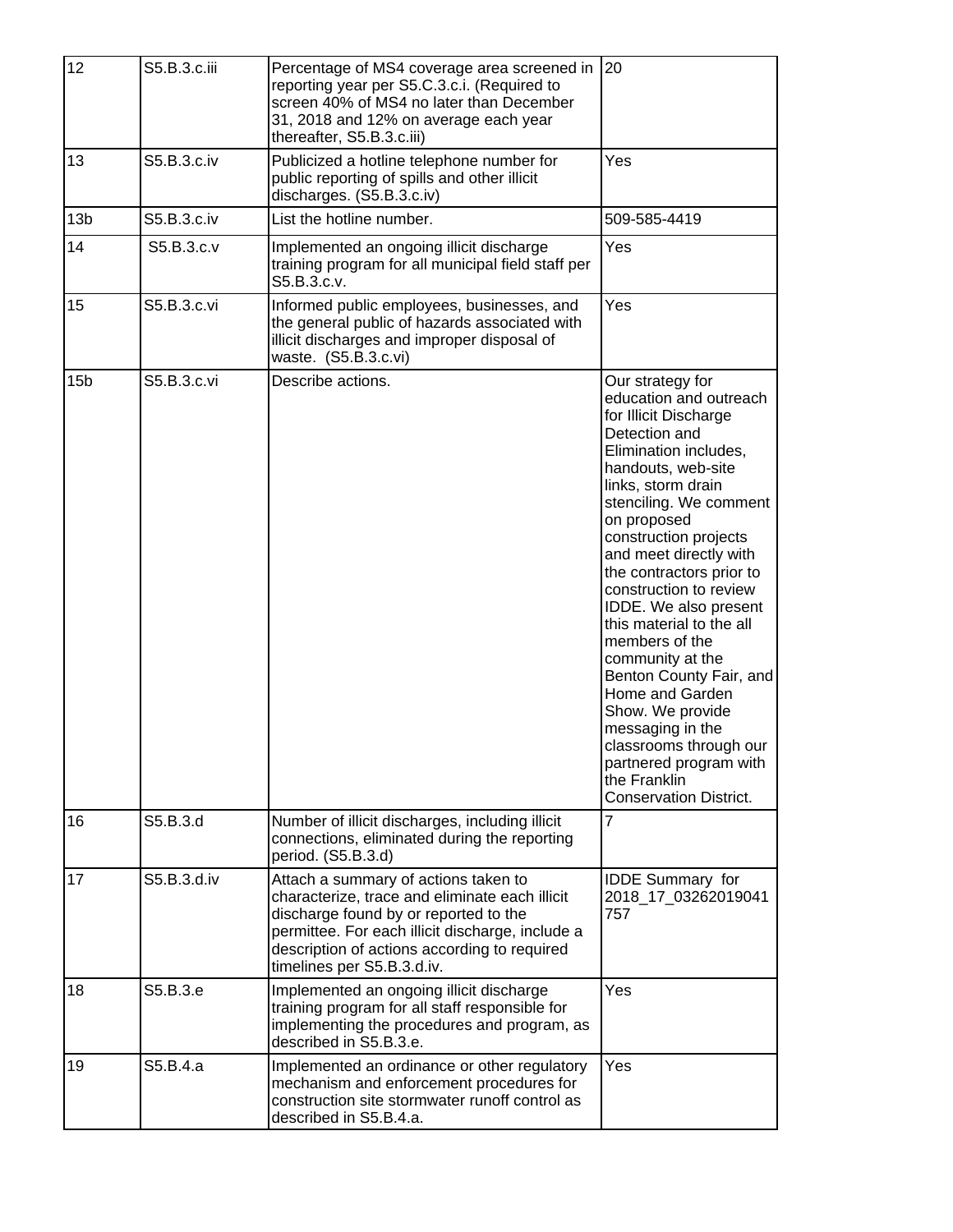| 20              | S5.B.4.b                       | Reviewed Stormwater Site Plans, including<br>construction SWPPPs for all new development<br>and redevelopment projects. S5.B.4.b.                                                                                                                                                                                             | Yes                                                     |
|-----------------|--------------------------------|-------------------------------------------------------------------------------------------------------------------------------------------------------------------------------------------------------------------------------------------------------------------------------------------------------------------------------|---------------------------------------------------------|
| 20 <sub>b</sub> | S5.B.4.b                       | Number of site plans reviewed during the<br>reporting period.                                                                                                                                                                                                                                                                 | 85                                                      |
| 21              | S5.B.4.c                       | Implemented procedures for site inspection<br>and enforcement of construction stormwater<br>pollution control measures. (S5.B.4.c)                                                                                                                                                                                            | Yes                                                     |
| 21 <sub>b</sub> | S5.B.4.c.iii                   | Number of permitted construction sites<br>inspected during the reporting period,<br>(S5.B.4.c.iii)                                                                                                                                                                                                                            | 50                                                      |
| 22              | S5.B.4.c                       | Number of enforcement actions taken during<br>the reporting period based on construction<br>phase inspections at new development and<br>redevelopment projects. (S5.B.4.c)                                                                                                                                                    | $\overline{2}$                                          |
| 23              | S5.B.4.b.ii and<br><b>S5.B</b> | Trained the staff involved in permitting, plan<br>review, field inspections and enforcement for<br>construction site runoff control. (S5.B.4.b.ii and<br>S5.B.4.c.ii)                                                                                                                                                         | Yes                                                     |
| 24              | S5.B.4.d                       | Provided information to construction site<br>operators and design professionals about<br>training available on how to comply with the<br>requirements in Appendix 1 and the BMPs in<br>the SWMMEW, or an equivalent document.<br>(S5.B.4.d)                                                                                   | Yes                                                     |
| 24 <sub>b</sub> | S5.B.4.d                       | Cite website address, if located on your<br>website.                                                                                                                                                                                                                                                                          | https://www.go2kennewi<br>ck.com/334/Stormwater         |
| 25              | S5.B.4.e                       | The number of construction sites that provided<br>their intent to apply for the "Erosivity Waiver" as<br>described in (S5.B.4.e).                                                                                                                                                                                             | 14                                                      |
| 26              | S5.B.4.e                       | The number of complaints investigated about<br>sites that have received an "Erosivity Waiver"<br>and describe any enforcement actions taken as<br>a result. (S5.B.4.e)                                                                                                                                                        | $\overline{0}$                                          |
| 27              | S5.B.5.a.                      | Implemented ordinance or other regulatory<br>mechanism and enforcement procedures as<br>described in S5.B.5.a.                                                                                                                                                                                                                | Yes                                                     |
| 28              | S5.B.5.a.ii(a)                 | Allowed non-structural preventive actions and<br>source reduction approaches such as Low<br>Impact Development techniques to be used.<br>(Required no later than December 31, 2017,<br>S5.B.5.a.ii(a)                                                                                                                         | Yes                                                     |
| 29              | S5.B.5.a.ii(b)(2)              | Required projects approved under S5.B.5 to<br>retain runoff generate on-site for, at a<br>minimum, the 10-year, 24-hour rainfall event or<br>a local equivalent, using either on-site or<br>regional stormwater facilities. (Required no<br>later than December 31, 2017, S5.B.5.a.ii(b)<br>(2)                               | Yes                                                     |
| 30              | S5.B.5.a.ii(b)(2)              | Attach criteria developed and implemented to<br>determine when it is infeasible to meet<br>requirement for on-site retention, or provide<br>citation from existing ordinances or from LID<br>Manual developed by eastern Washington<br>permittees, as per S5.B.5.a.ii(b)(2), (Required<br>to be submitted by March 31, 2018). | Question 30 - Post<br>Constructio_30_032720<br>19091607 |
| 31              | S5.B.5.b                       | Implemented procedures for post-construction<br>site plan review. (S5.B.5.b)                                                                                                                                                                                                                                                  | Yes                                                     |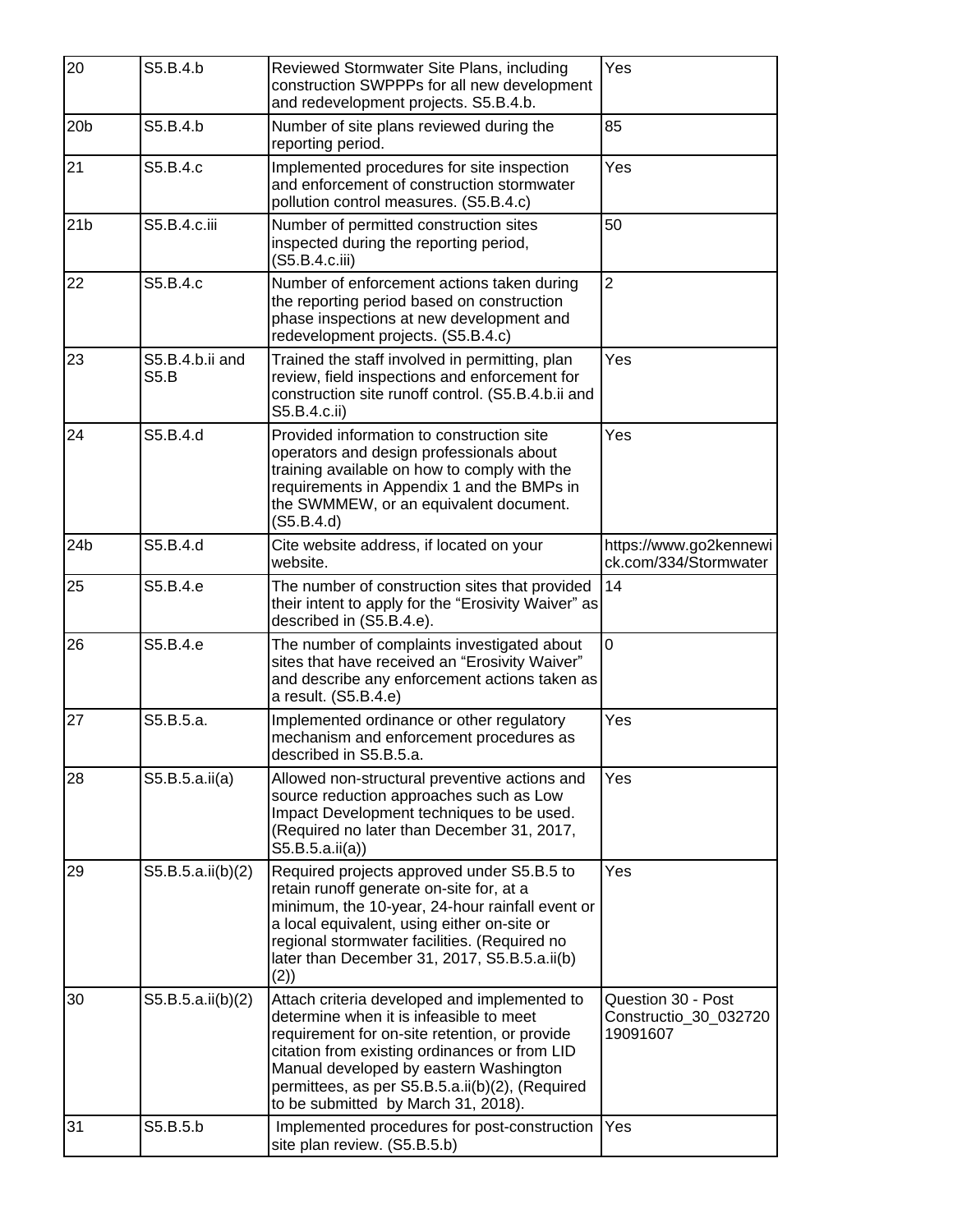| 32              | S5.B.5.c.ii        | Inspected post-construction stormwater<br>controls, including structural BMPs, during<br>installation at new development and<br>redevelopment projects. (S5.B.5.c.ii)                                                                                | Yes            |
|-----------------|--------------------|------------------------------------------------------------------------------------------------------------------------------------------------------------------------------------------------------------------------------------------------------|----------------|
| 32 <sub>b</sub> | S5.B.5.c.ii        | Number of sites inspected during the reporting<br>period. (S5.B.5.c.ii)                                                                                                                                                                              | 7              |
| 33              | S5.B.5.c           | Number of enforcement actions taken during<br>the reporting period? (S5.B.5.c)                                                                                                                                                                       | 1              |
| 34              | S5.B.5.c.iii       | Inspected structural BMPs at least once every<br>five years after final installation. (S5.B.5.c.iii)                                                                                                                                                 | Yes            |
| 34b             | S5.B.5.c.iii       | Number of BMPs inspected during the<br>reporting period. (S5.B.5.c.iii)                                                                                                                                                                              | 160            |
| 35              | S5.B.5.d           | Trained the staff involved in permitting, plan<br>review, inspection and enforcement for post-<br>construction stormwater control. (S5.B.5.d)                                                                                                        | Yes            |
| 37              | S5.B.6.a           | Implemented the schedule of Operation and<br>Maintenance activities for municipal operations.<br>(S5.B.6.a)                                                                                                                                          | Yes            |
| 38              | S5.B.6.a.i (f) and | Have NPDES permit coverage for all applicable Yes<br>Permittee construction projects and industrial<br>facilities. (S5.B.6.a.i (f) and (g))                                                                                                          |                |
| 39              | S5.B.6.a.ii (a)    | Inspected stormwater treatment and flow<br>control facilities (except catch basins) owned or<br>operated by the Permittee at least once every<br>two years. $(S5.B.6.a.ii(a))$                                                                       | Yes            |
| 39b             | S5.B.6.a.ii (a)    | Number of facilities inspected during the<br>reporting period. (S5.B.6.a.ii (a))                                                                                                                                                                     | 2891           |
| 40              | S5.B.6.a.ii (b)    | Inspected and, if needed, cleaned catch basins<br>and inlets owned or operated by the Permittee,<br>or used an alternative approach. (Required at<br>least once no later than December 31, 2018<br>and every two years thereafter. (S5.B.6.a.ii (b)) | Yes            |
| 41              | S5.B.6.a.ii (b)    | If used an alternative to standard schedule for<br>catch basin inspections for all or a portion of<br>the MS4, attach description of the method<br>used. (S5.B.6.a.ii(b))                                                                            | Not Applicable |
| 42              | S5.B.6.a.ii(c)     | Conducted spot checks of stormwater facilities<br>after major storms. (S5.B.6.a.ii (c))                                                                                                                                                              | Yes            |
| 43              | S5.B.6.b           | Trained the staff with primary construction,<br>operations, or maintenance job functions that<br>are likely to impact stormwater quality.<br>(S5.B.6.b)                                                                                              | Yes            |
| 44              | <b>S7.A</b>        | Complied with the Total Maximum Daily Load<br>(TMDL)-specific requirements identified in<br>Appendix 2. (S7.A)                                                                                                                                       | Not Applicable |
| 45              | <b>S7.A</b>        | For TMDLs listed in Appendix 2: Attach a<br>summary of relevant SWMP and Appendix 2<br>activities to address the applicable TMDL<br>parameter(s). (S7.A)                                                                                             | Not Applicable |
| 46              | <b>S8.A</b>        | Attach a description of any stormwater<br>monitoring or stormwater-related studies as<br>described in S8.A.                                                                                                                                          | Not Applicable |
| 47              | <b>S8.B</b>        | Participated in the regional group to select,<br>develop and conduct effectiveness studies as<br>described in S8.B.                                                                                                                                  | Yes            |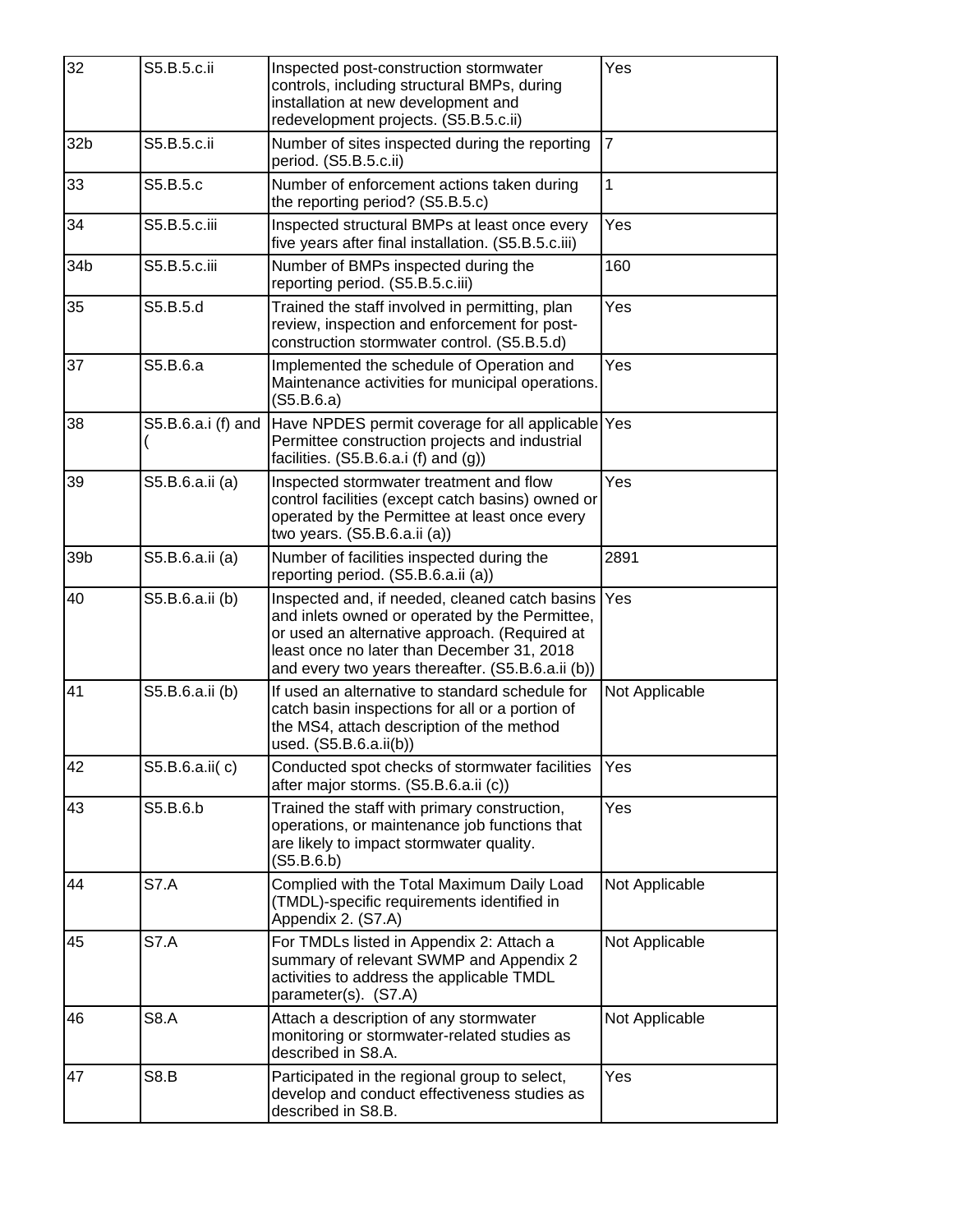| 48 | G <sub>3</sub>    | Notified Ecology in accordance with G3 of any<br>discharge into or from the Permittees MS4<br>which could constitute a threat to human<br>health, welfare or the environment. (G3)                                         | Yes                                                        |
|----|-------------------|----------------------------------------------------------------------------------------------------------------------------------------------------------------------------------------------------------------------------|------------------------------------------------------------|
| 49 | G <sub>3</sub> .A | Took appropriate action to correct or minimize<br>the threat to human health, welfare, and/or the<br>environment per G3.A.                                                                                                 | Yes                                                        |
| 50 | G <sub>20</sub>   | Notified Ecology of the failure to comply with<br>the permit terms and conditions within 30 days<br>of becoming aware of the non-compliance.<br>(G20)                                                                      | Not Applicable                                             |
| 52 | S4.F.3.d          | Attach a summary of the status of<br>implementation of any actions taken pursuant<br>to S4.F.3 and the status of any monitoring,<br>assessment, or evaluation efforts conducted<br>during the reporting period. (S4.F.3.d) | Question 52 -<br>Monitoring<br>Study_52_03272019092<br>942 |

I certify under penalty of law, that this document and all attachments were prepared under my direction or supervision in accordance with a system designed to assure that qualified personnel properly gather and evaluate the information submitted. Based on my inquiry of the person or persons who manage the system or those persons directly responsible for gathering information, the information submitted is, to the best of my knowledge and belief, true, accurate, and complete. I am aware that there are significant penalties for submitting false information, including the possibility of fine and imprisonment for knowing violations.

Bruce Mills

3/27/2019 9:55:57 AM

**Signature Date**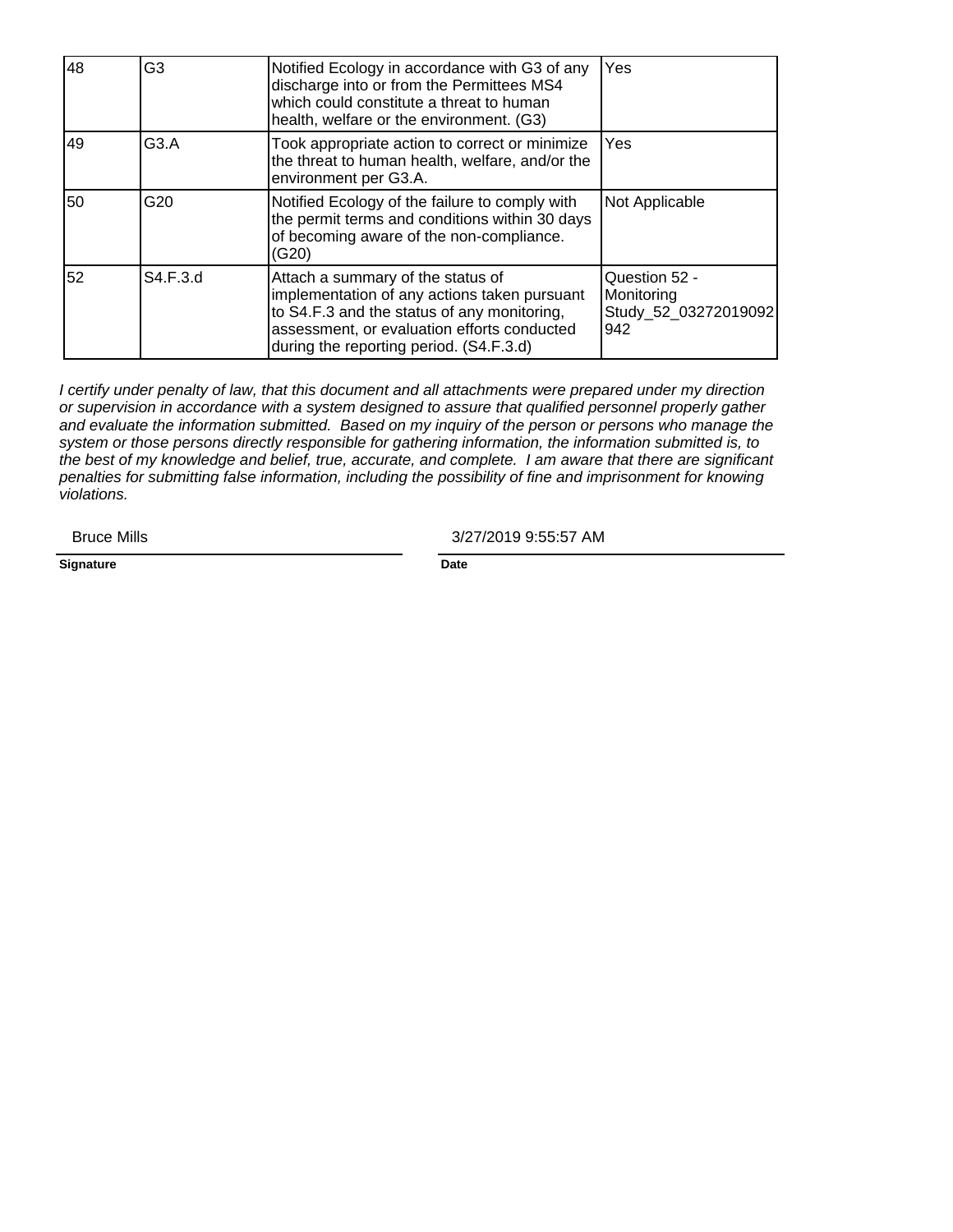

**General Notes for the SWMP Update as of March 2019: This change is intended to cover the current permit requirements ending in June2019. Until the next Eastern Washington NPDES PH2 is officially enacted, we will not be able to direct tax payer funds towards the proposed changes. Once that has occurred, the City will endeavor to meet all new permit requirements.**

### **S5.B.1. Public Education & Outreach**

Initial public comment was sought at a series of public informational meetings held in early 2010. The City continues to solicit public input via the comment section of our bi-monthly utility billings and through bi monthly City Council meetings. In 2018 the City revised its web site with improved access to links for the City's Comprehensive Storm Water Management Plan, the Benton County Health Department, Benton County Solid Waste, the Department of Ecology's new web site, Washington Stormwater Center, the United States Environmental Protection Agency, Waste Management-Kennewick, CESCL Training, the Washington State Department of Health and for spill and illicit discharge reporting. The City continues to partner with neighboring communities to distribute storm water informational brochures and engage with targeted audiences through specific and more general public venues. The City's target audiences for storm water education and outreach is as follows:

- o Development community
- o Home builders
- o General contractors
- o Local engineering firms
- o The general public
- o School age children

The strategy for education and outreach includes mailings, handouts, web-site links, storm drain stenciling and meetings with the development and construction community. (Optional BMP's 2B, 2C, 2D, 2I, 2J). We reach these audiences through the Benton County Fair, Home and Garden Show and direct contact in the classrooms through our partnered program With the Franklin Conservation District (see Annex A) as well as direct contact with developers and engineers at Developer forums hosted by the Public Works Director and specific project related meetings. In 2017 the Conservation District introduced the Drain Rangers and Junior Drain Rangers Program for our school age children. We have had great interest in 2018 and plan to continue through 2019.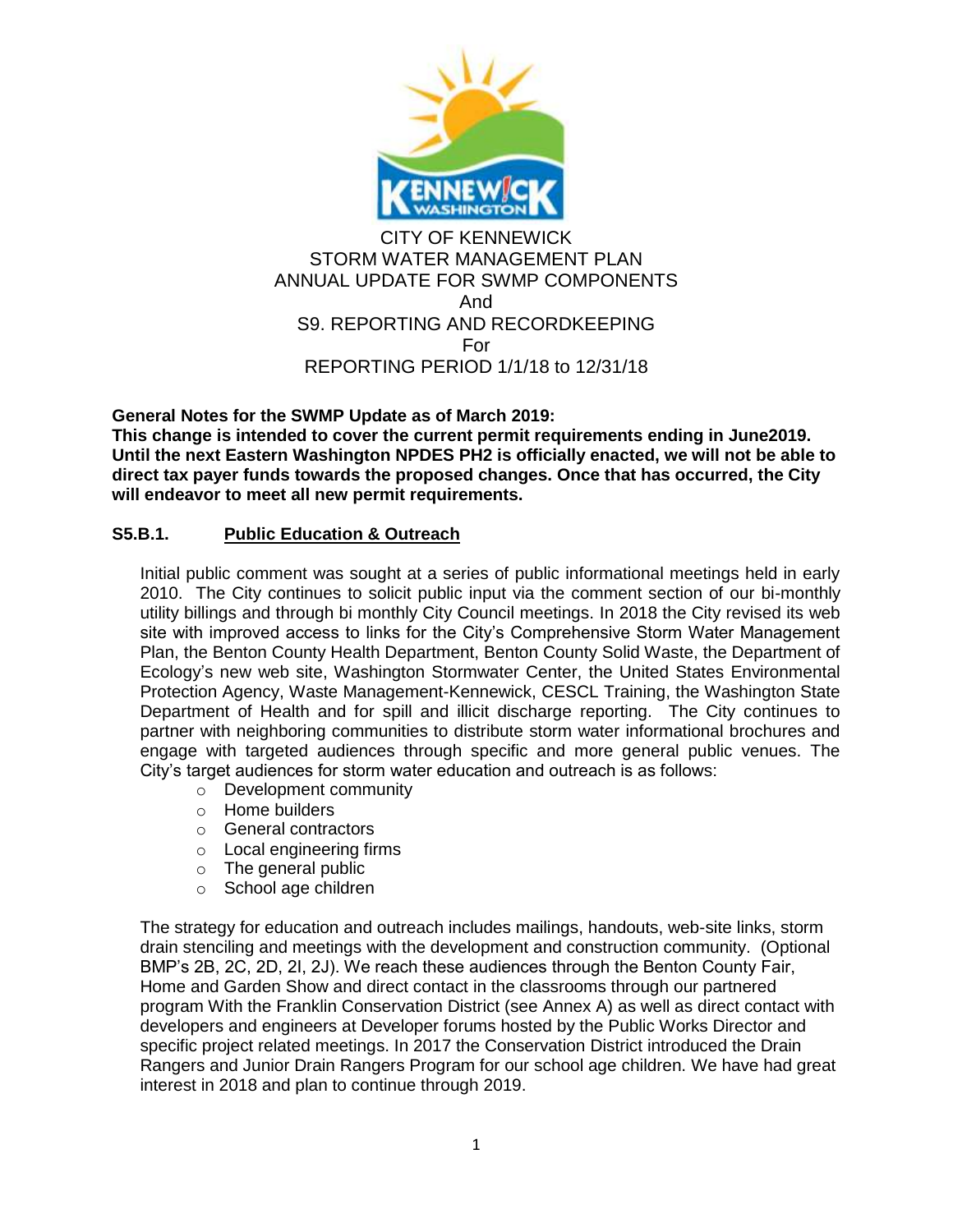### **S5.B.2. Public Involvement & Participation**

The City continues to partner with adjacent agencies to conduct informational meetings for the public and other stakeholders about the storm water permits and how they affect the communities. The four cities team with the Franklin Conservation District to develop an informational booth at the regional Home and Garden Show, as well as the regional Benton Franklin Fair and Rodeo, providing informational fliers, visual examples of do's and don'ts as well as addressing a wide variety of public and contractor questions. Please review the results of our educational partnership on Attachment B.

The City continues to utilize its existing venues for public input, including, the comment section of the monthly utility bill, a PWINFO e-mail link, the City Web page, directly to City staff or to any of the bi monthly City Council meetings. The City's program for public input is effective at bring all forms of comment forward. Public hearings have been held for the implementation of a storm water utility, the requirement for grading permits, illicit discharge detection and elimination, erosion and sediment controls for construction sites, and postconstruction storm water management for new development and re-development.

#### **S5.B.3. Illicit Discharge Detection & Elimination**

In 2018, the City received notice and responded to seven potential spill/ IDDE events consisting of dog waste, carpet cleaning, transmission fluid, construction material, paint dumping, and non-City vactor dumping.

We were able to find signs that a carpet cleaning business was dumping in the gravel behind another business. We found signs of grout and other construction materials being dumped by two 2 separate contractors. We found an asphalt seal coating business that spilled material on their own project site and it ran across an adjacent parking lot. We also found what looked like transmission fluid dumped in a gravel parking lot. In all of those cases, we were able to clean the storm system or over excavate the earth resulting in little to no potential to affect water quality. Our other inspections didn't turn up evidence of dumping for the other items.

In all cases, regardless of where proof of the incident was found or not, we made contact with the suspected home or business owners and provided education and warning of potential fines by the City and State.

In August 18, 2009 City Council adopted ordinance 5272 regarding illicit discharge detection and elimination. In the fall of 2012, the City revised its IDDE Manual and continues to follow its procedures. The City's Storm Water web page has a link for the reporting of spills and illicit discharges. IDDE training courses for maintenance personnel were held in May and October of 2014.

The City maintains a City wide map of the MS4, which is updated on an ongoing basis. The City has completed a program for the application of "Only Rain in the Drain" markings for all catch basins within our wellhead protection area. The markings are a highly durable hot melt application with excellent visibility characteristics.

In addition to the overflow/ discharge points associated with the local irrigation districts, the City has 3 outfalls to the Columbia River and 3 to a US Army Corp of Engineers storm water management pond. There are no reported illicit discharges through these outfalls.

#### **S5.B.4. Construction Site Storm Water Runoff Control**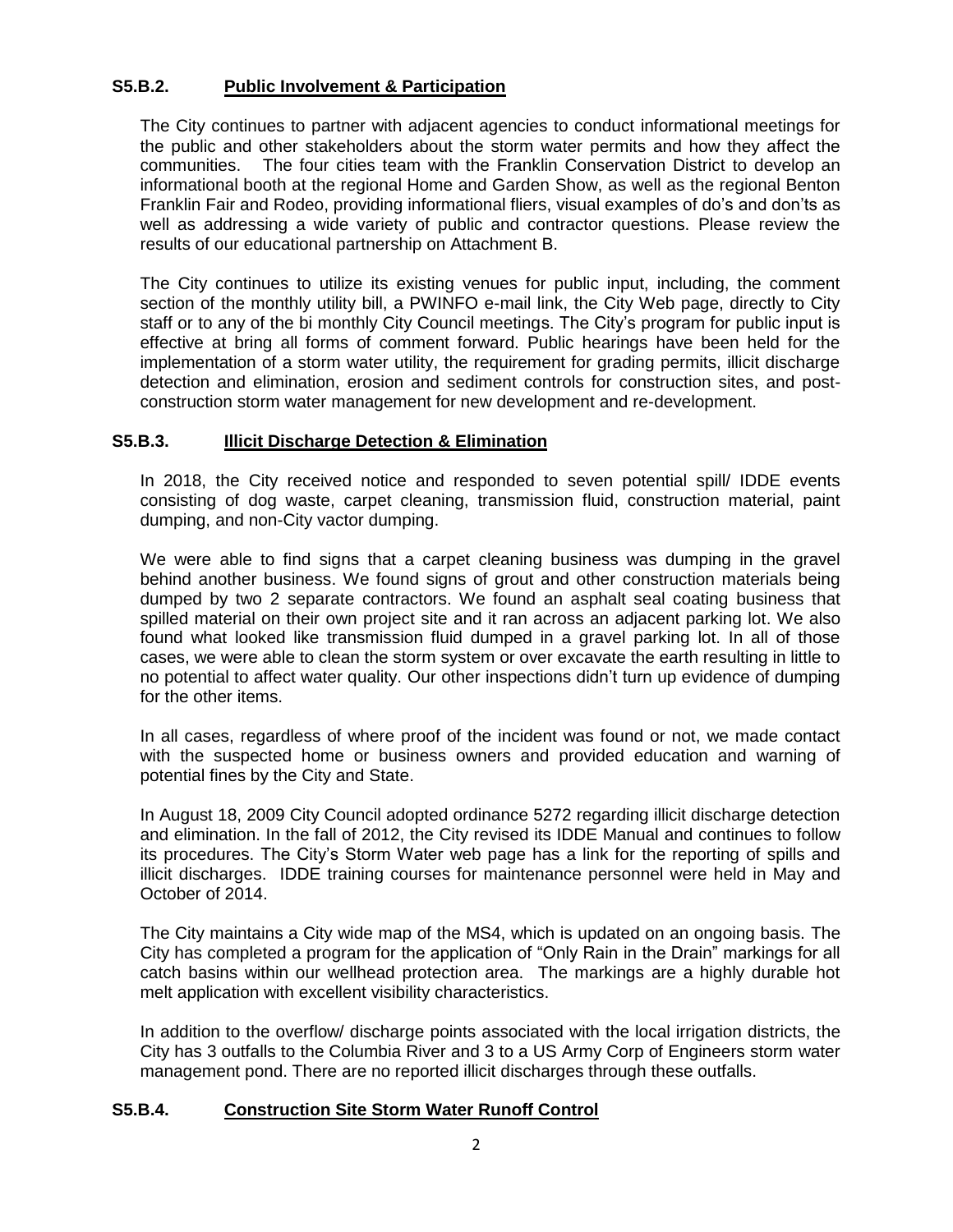Information concerning the construction storm water general permit and a link to CESCL training are posted on the City's Storm Water web page. A handout with information on training for erosion and sediment control installation and maintenance is available at the Public Works Department front counter. The City adopted and follows the Stormwater Management Manual for Eastern Washington. The City has reviewed the Eastern Washington Erosion and Sediment Control Field Guild and allows its use. The City has eight Certified Erosion Sediment Control Leads. Erosion and sediment control plans for private and commercial projects are reviewed prior to construction.

At the February 16, 2010 City Council meeting, Council adopted Ordinance 5290 amending the Kennewick Municipal Code to require construction site storm water runoff controls.

The Building Department and Public Works Department has integrating a pre-construction meeting into the project permitting process for private and commercial projects in order to set the conditions for better compliance throughout the construction period. The most recent construction inspection training and coordination meeting took place in June of 2017.

#### **S5.B.5. Post Construction Storm Water Management for New Development and Redevelopment**

Developers are required, by the City Standard Specifications, to retain and dispose of a 25 year, 24-hour storm on-site. This is an increase from the City's previous requirement to retain the 10 year storm. Private connections to our MS4 are not allowed. The City's Standard Specifications further clarify the design requirement that a pre-construction infiltration test achieve .5 inches per hour, meet the Site Suitability Criteria of the SMMEW, meet the UIC requirements, and can drain 90% of the volume of the infiltration system in 48 hours. A developer that cannot meet these conditions may request that the Public Works Director consider an alternate design. In this case we require the developer to seek a regional infiltration solution before a discharge.

The current City of Kennewick Comprehensive Storm Water Management Plan is posted on the City's Storm Water web page. The City adopted and follows the Stormwater Management Manual for Eastern Washington.

At the February 16, 2010 City Council meeting, Council adopted Ordinance 5290 amending the Kennewick Municipal Code to include the requirements of the City Standard Specifications for post-construction storm water management for new development and redevelopment.

#### **S5.B.6. Pollution Prevention & Good Housekeeping for Municipal Operations**

The City of Kennewick coordinated with numerous Eastern Washington agencies for the development of an Operations and Maintenance Guidance Template. The City revised its O&M plan in the fall of 2012. The City maintains Stormwater Pollution Prevention Plans for two facilities. The City operates a decant facility permitted through the health district. This facility and the City's Inert landfill are overseen by a certified Manager of Landfill Operations (MOLO). In 2019, a 2<sup>nd</sup> Street Waste Facility will be constructed on the west end of the City and will be permitted and operated under the oversite of the local Health District.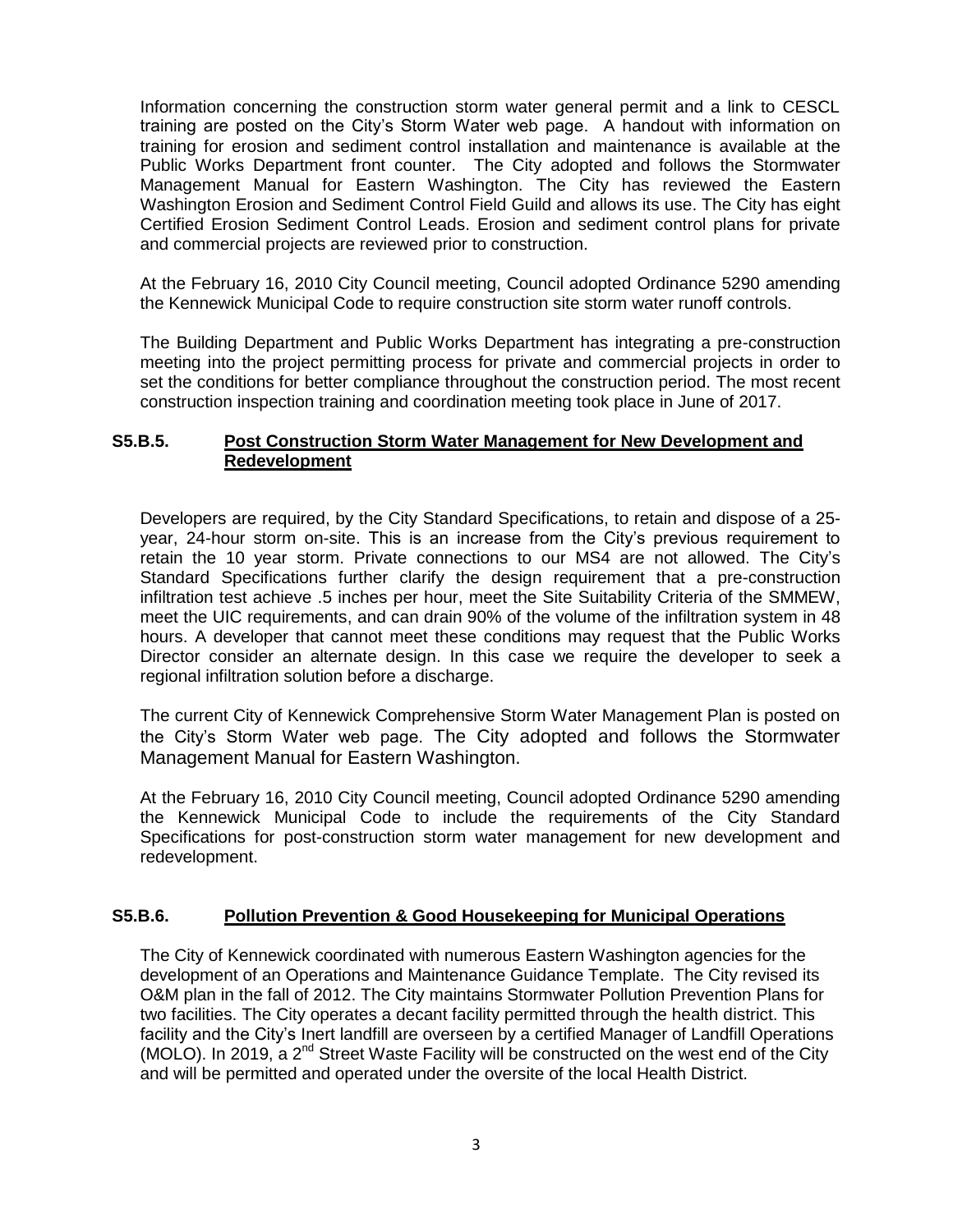#### **S6. Stormwater Management Requirements for Secondary Permitees**

The City does not have any secondary permittees.

#### **S7. Compliance with Total Maximum Daily Load Requirements**

The City of Kennewick currently does not have TMDL related requirements.

#### **S8. Monitoring and Assessment**

The City of Kennewick partners with the Eastern Washington NPDES Phase II Permitees on monitoring project development. Through 2014, 2015, 2016, 2017, and 2018, the City played an active role in the region wide assembly of more than 20 monitoring study questions. The first two phases of the development of these studies is complete and reviewed by Ecology. The City has also worked with Ecology and Eastern Washington Permitees to complete the next phase of the process to develop the Detailed Study Design and Quality Assurance Project Plans, followed by the execution of the studies. Kennewick has committed to lead a regional study focused on effective education and outreach techniques which is underway at this time.

#### **S9. Reporting and Recordkeeping**

The City intends to submit an annual report for 2018 activities. All records will meet the State records retention schedule or the NPDES Permits requirements whichever is greater. These records will be available to the public on the City website or upon request. Kennewick does not currently have Secondary Permittees requiring a report.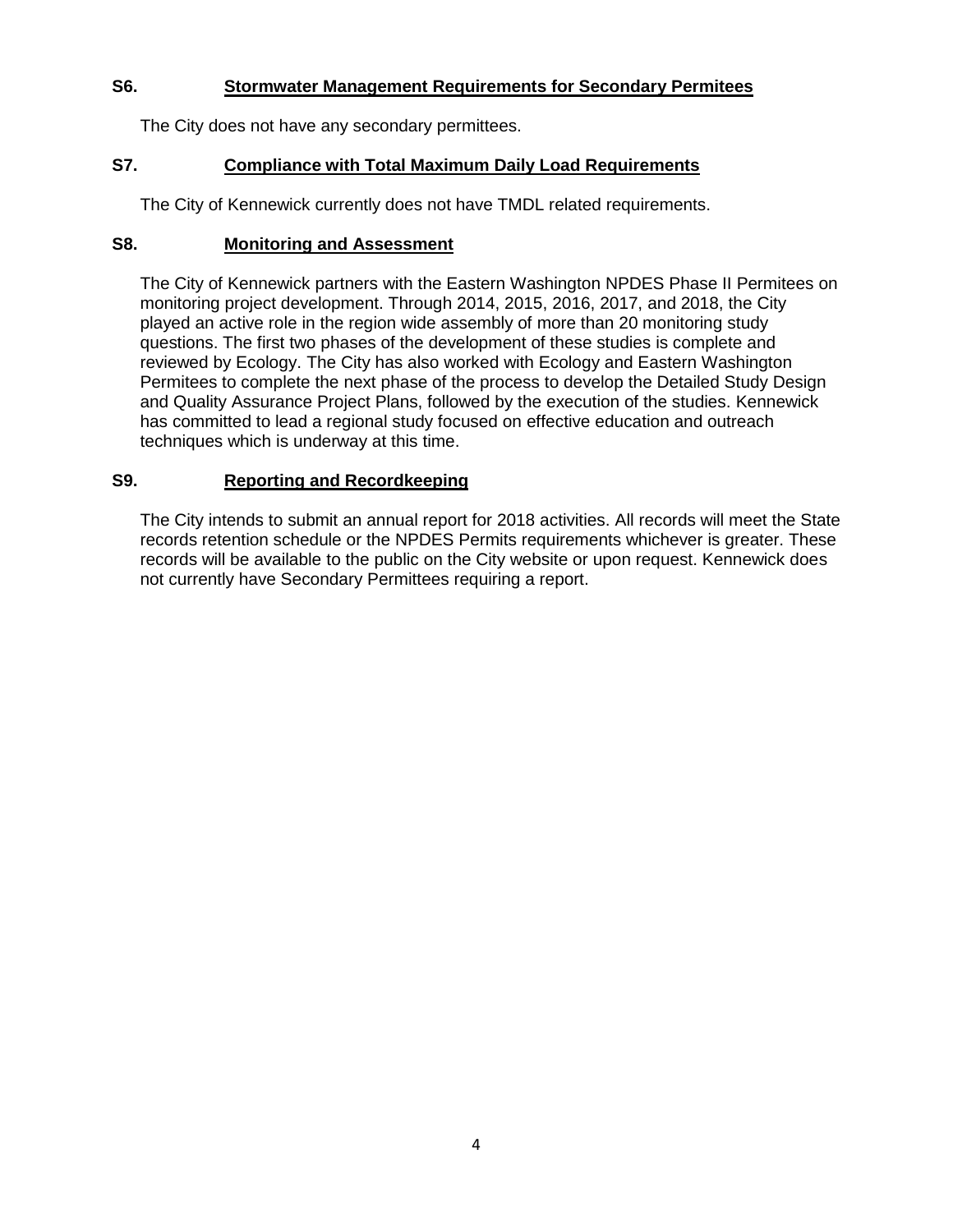## Franklin Conservation District Education Report 2017-2018 Water on Wheels, Wheat Week & JR Drain Rangers September 2017 – May 2018

| <b>Water on Wheels</b>            | # Students | # Teachers              | # of lessons              |
|-----------------------------------|------------|-------------------------|---------------------------|
| <b>Kennewick</b>                  | 807        | 43                      | 38                        |
| Canyon View Elementary            | 146        | 10                      | 10                        |
| <b>Cottonwood Elementary</b>      | 50         | $\overline{2}$          | $\overline{2}$            |
| <b>Edison Elementary</b>          | 105        | 5                       | 4                         |
| <b>Ridge View Elementary</b>      | 196        | 8                       | 8                         |
| Southgate Elementary              | 78         | 4                       | 4                         |
| <b>Sunset View Elementary</b>     | 174        | 12                      | 8                         |
| Vista Elementary                  | 58         | $\overline{2}$          | $\overline{2}$            |
| <b>Pasco</b>                      | 668        | 34                      | 30                        |
| Captain Gray STEM Elementary      | 59         | 3                       | 3                         |
| Franklin STEM Elementary          | 88         | 5                       | 4                         |
| <b>Longfellow Elementary</b>      | 84         | 4                       | $\ensuremath{\mathsf{3}}$ |
| Maya Angelou Elementary           | 113        | 5                       | 5                         |
| <b>McClintock STEM Elementary</b> | 80         | 3                       | 3                         |
| <b>Robert Frost Elementary</b>    | 196        | 10                      | 8                         |
| Rowena Chess Elementary           | 48         | 4                       | $\overline{4}$            |
| <b>Richland</b>                   | 1316       | 67                      | 60                        |
| <b>Badger Mountain Elementary</b> | 95         | 6                       | 5                         |
| Jason Lee Elementary              | 190        | 8                       | 8                         |
| Lewis and Clark Elementary        | 301        | 14                      | 12                        |
| Marcus Whitman Elementary         | 92         | 4                       | 4                         |
| <b>Orchard Elementary</b>         | 122        | 5                       | 5                         |
| Sacajawea Elementary              | 274        | 15                      | 12                        |
| Sagebrush Montessori              | 26         | $\overline{2}$          | $\overline{2}$            |
| <b>White Bluffs Elementary</b>    | 216        | 13                      | 12                        |
| <b>West Richland</b>              | 98         | $\overline{\mathbf{4}}$ | 4                         |
| <b>Tapteal Elementary</b>         | 98         | 4                       | 4                         |
| <b>Grand Total</b>                | 2,889      | 148                     | 132                       |

| <b>Wheat Week</b>             | # of Students | # of Teachers | # of weeks |
|-------------------------------|---------------|---------------|------------|
| <b>Kennewick</b>              | 334           | 13            |            |
| Bethlehem Lutheran Elementary | 16            |               |            |
| Cascade Elementary            | 114           | 5             |            |
| <b>Ridge View Elementary</b>  | 115           | 4             |            |
| <b>Sunset View Elementary</b> | 89            | 3             |            |
| <b>Pasco</b>                  | 1,172         | 52            | 13         |
| Barbara McClintock Elementary | 102           | 5             |            |
| Captain Gray Elementary       | 64            |               |            |
| Edwin Markham Elementary      | 62            | 3             |            |
| <b>Emerson Elementary</b>     | 100           | 4             |            |
| James McGee Elementary        | 109           |               |            |
| Kingspoint Christian          | 8             |               |            |
| <b>Livingston Elementary</b>  | 128           | 5             |            |
| <b>Mark Twain Elementary</b>  | 118           | 5             |            |
| Maya Angelou Elementary       | 130           | 8             |            |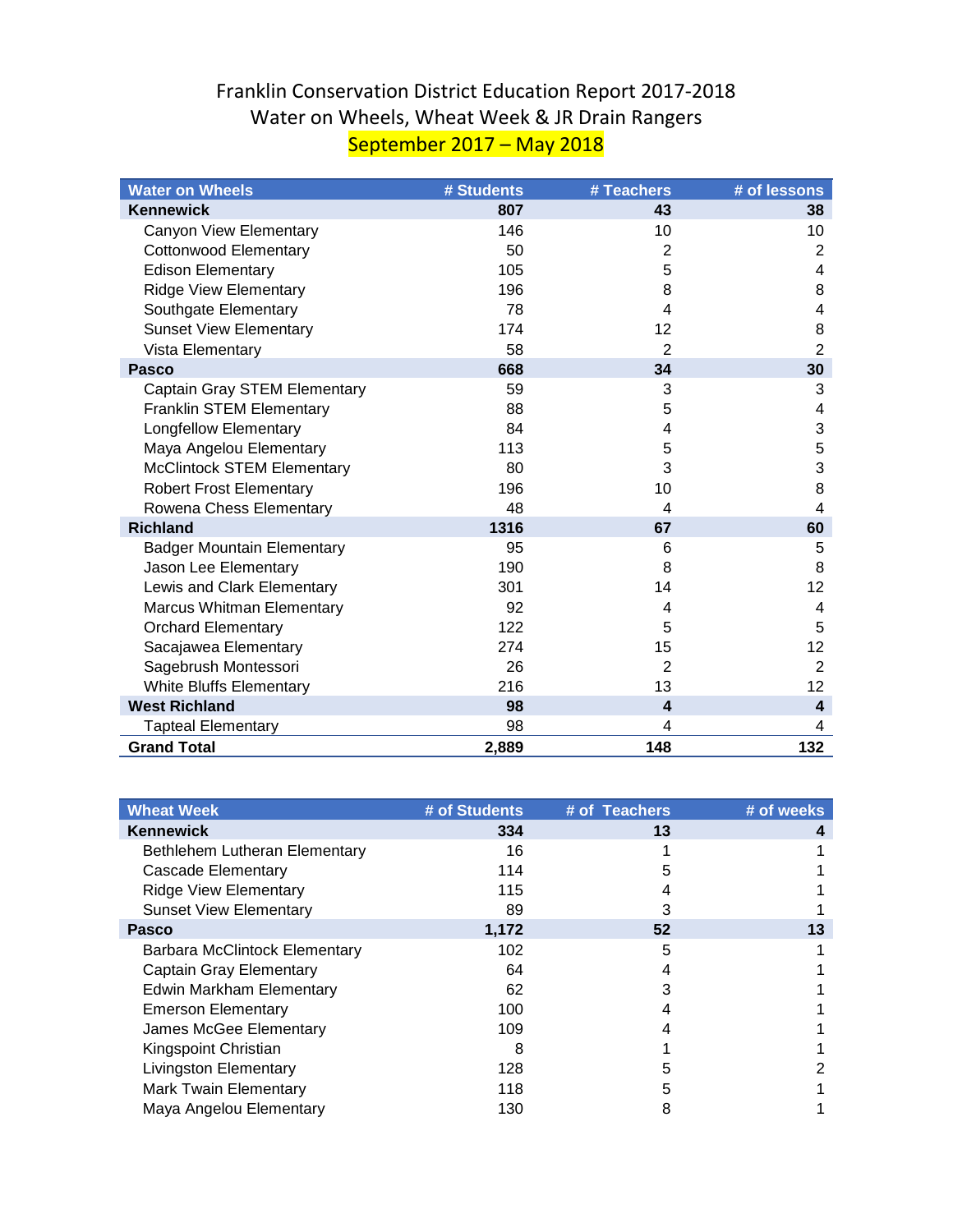## Franklin Conservation District Education Report 2017-2018 Water on Wheels, Wheat Week & JR Drain Rangers September 2017 – May 2018

| <b>Grand Total</b>               | 2,267 | 107 | 25 |
|----------------------------------|-------|-----|----|
| <b>Wiley Elementary</b>          | 85    | 5   |    |
| <b>Tapteal Elementary</b>        | 105   |     |    |
| <b>West Richland</b>             | 190   | 12  |    |
| <b>White Bluffs Elementary</b>   | 124   | 5   |    |
| Sacajawea Elementary             | 91    |     |    |
| <b>Marcus Whitman Elementary</b> | 93    |     |    |
| Lewis and Clark Elementary       | 94    |     |    |
| Jefferson Elementary             | 61    |     |    |
| Jason Lee Elementary             | 108   | 4   |    |
| <b>Richland</b>                  | 571   | 30  | 6  |
| Marie Curie STEM Elementary      | 234   |     |    |
| Virgie Robinson Elementary       | 117   | 5   |    |

| <b>JR Drain Rangers</b>            | # Students | # Teachers     | # of Lessons   |
|------------------------------------|------------|----------------|----------------|
| <b>Kennewick</b>                   | 573        | 36             | 27             |
| <b>Amistad Elementary</b>          | 63         | 4              | 3              |
| Bethlehem Lutheran School          | 68         | 4              | 3              |
| <b>Cascade Elementary</b>          | 19         | $\overline{2}$ | 1              |
| <b>Cottonwood Elementary</b>       | 98         | 5              | 4              |
| Eastgate Elementary                | 64         | 4              | 3              |
| <b>Edison Elementary</b>           | 93         | 6              | 5              |
| <b>Sunset View Elementary</b>      | 78         | 5              | 4              |
| <b>Westgate Elementary</b>         | 90         | 6              | 4              |
| <b>Pasco</b>                       | 829        | 48             | 39             |
| Barbara McClintock STEM Elementary | 129        | $\overline{7}$ | 5              |
| <b>Edwin Markham Elementary</b>    | 106        | 6              | 5              |
| <b>Emerson Elementary</b>          | 83         | 4              | 4              |
| Franklin STEM Elementary           | 93         | 5              | 4              |
| <b>Livingston Elementary</b>       | 91         | 8              | 5              |
| Rowena Chess Elementary            | 26         | $\overline{2}$ | $\overline{2}$ |
| Saint Patrick's Catholic School    | 63         | 5              | 3              |
| Virgie Robinson Elementary         | 18         | 1              | 1              |
| <b>Whittier Elementary</b>         | 186        | 8              | 8              |
| <b>Longfellow Elementary</b>       | 34         | 2              | $\overline{2}$ |
| <b>Richland</b>                    | 406        | 23             | 19             |
| Christ the King School             | 37         | 4              | $\overline{2}$ |
| Jason Lee Elementary               | 89         | 5              | 4              |
| Lewis and Clark Elementary         | 92         | 5              | 4              |
| <b>Orchard Elementary</b>          | 188        | 9              | 9              |
| <b>West Richland</b>               | 54         | 3              | $\mathbf{2}$   |
| <b>White Bluffs Elementary</b>     | 54         | 3              | $\overline{2}$ |
| <b>Grand Total</b>                 | 1,862      | 110            | 87             |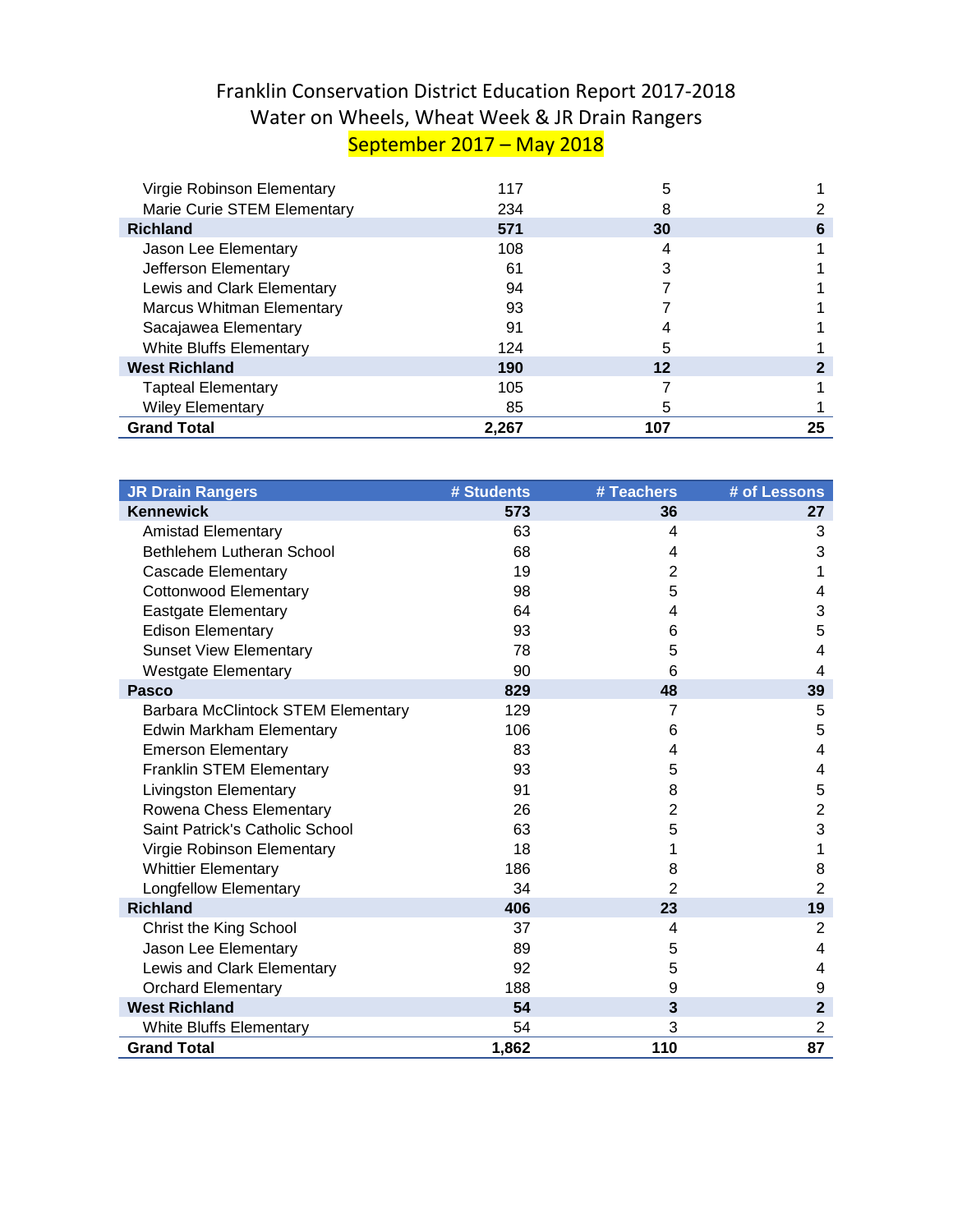## Franklin Conservation District Education Report 2017-2018 Water on Wheels, Wheat Week & JR Drain Rangers September 2017 – May 2018

Two Drain Ranger Teacher Workshops were held in Pasco on February 1<sup>st</sup> and February 27, 2018. A total of  $44$  teachers were trained in the Drain Rangers Elementary curriculum. One teacher in Richland completed the ELA Performance Task with her class and sent me samples. They were rewarded with an ice cream party.

Total Water on Wheels, Wheat Weeks and JR Drain Rangers in the Quad Cities (September 2017 – May 2018)

Students = 7,018

Teachers = 365 + 44 = 409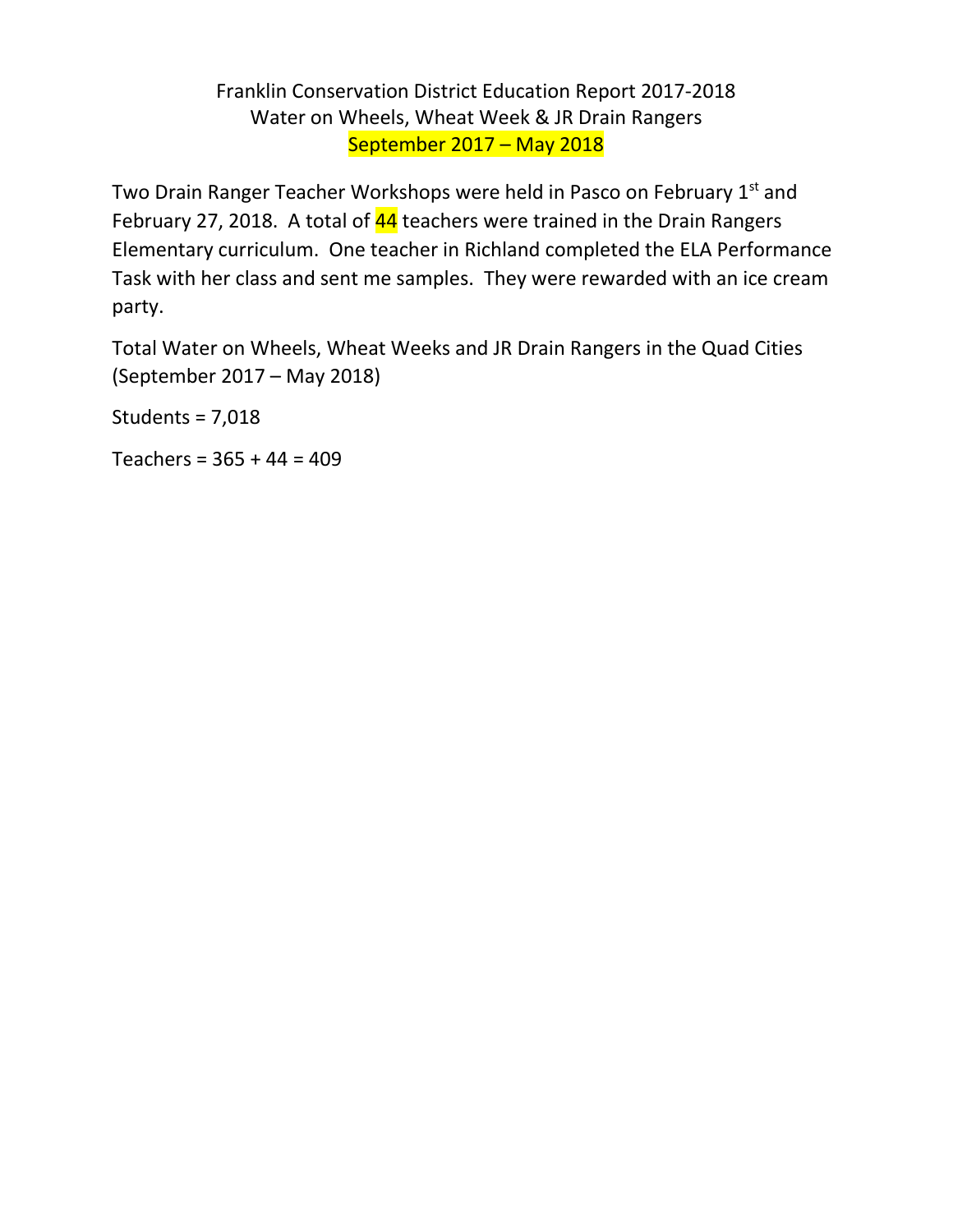

# 2018 Regional Home & Garden Show TRAC, Pasco

Friday, Feb. 23; 10 am to 7 pm Saturday, Feb. 24; 10 am to 7 pm

Sunday, Feb. 25; 10 am to 4 pm

| <b>February 23rd</b>            |                        |              |
|---------------------------------|------------------------|--------------|
| Friday $10:00 - 1:00$ (3 hours) | Kennewick Employee     | FCD Employee |
| Friday $1:00 - 4:00$ (3 hours)  | Kennewick Employee     | FCD Employee |
| Friday $4:00 - 7:00$ (3 hours)  | West Richland Employee | FCD Employee |

| February 24th                     |                        |              |
|-----------------------------------|------------------------|--------------|
| Saturday $10:00 - 1:00$ (3 hours) | West Richland Employee | FCD Employee |
| Saturday $1:00 - 4:00$ (3 hours)  | Richland Employee      | FCD Employee |
| Saturday 4:00 - 7:00 (3 hours)    | Richland Employee      | FCD Employee |

| February 25th                   |                |              |
|---------------------------------|----------------|--------------|
| Sunday $10:00 - 1:00$ (3 hours) | Pasco Employee | FCD Employee |
| Sunday $1:00 - 4:00$ (3 hours)  | Pasco Employee | FCD Employee |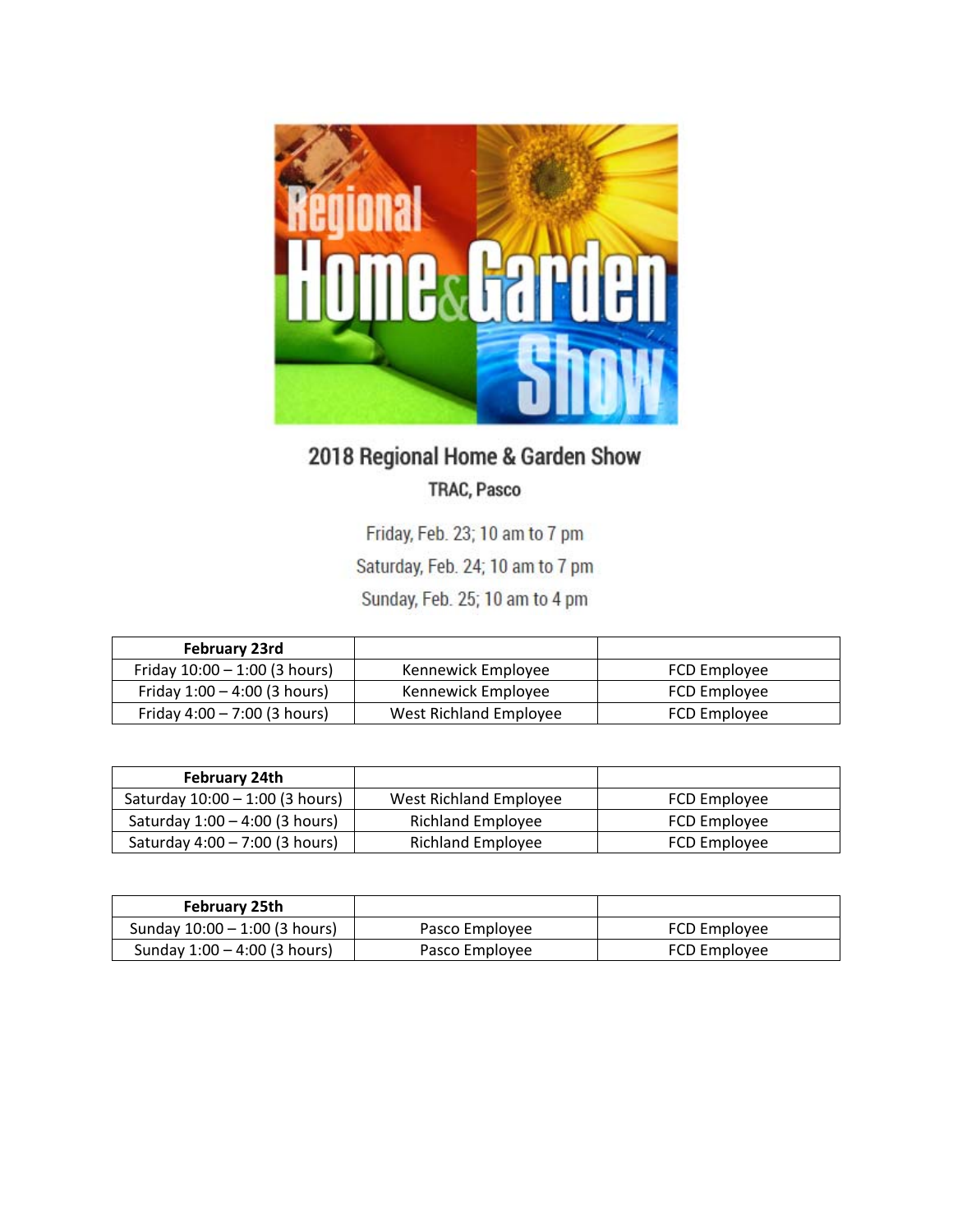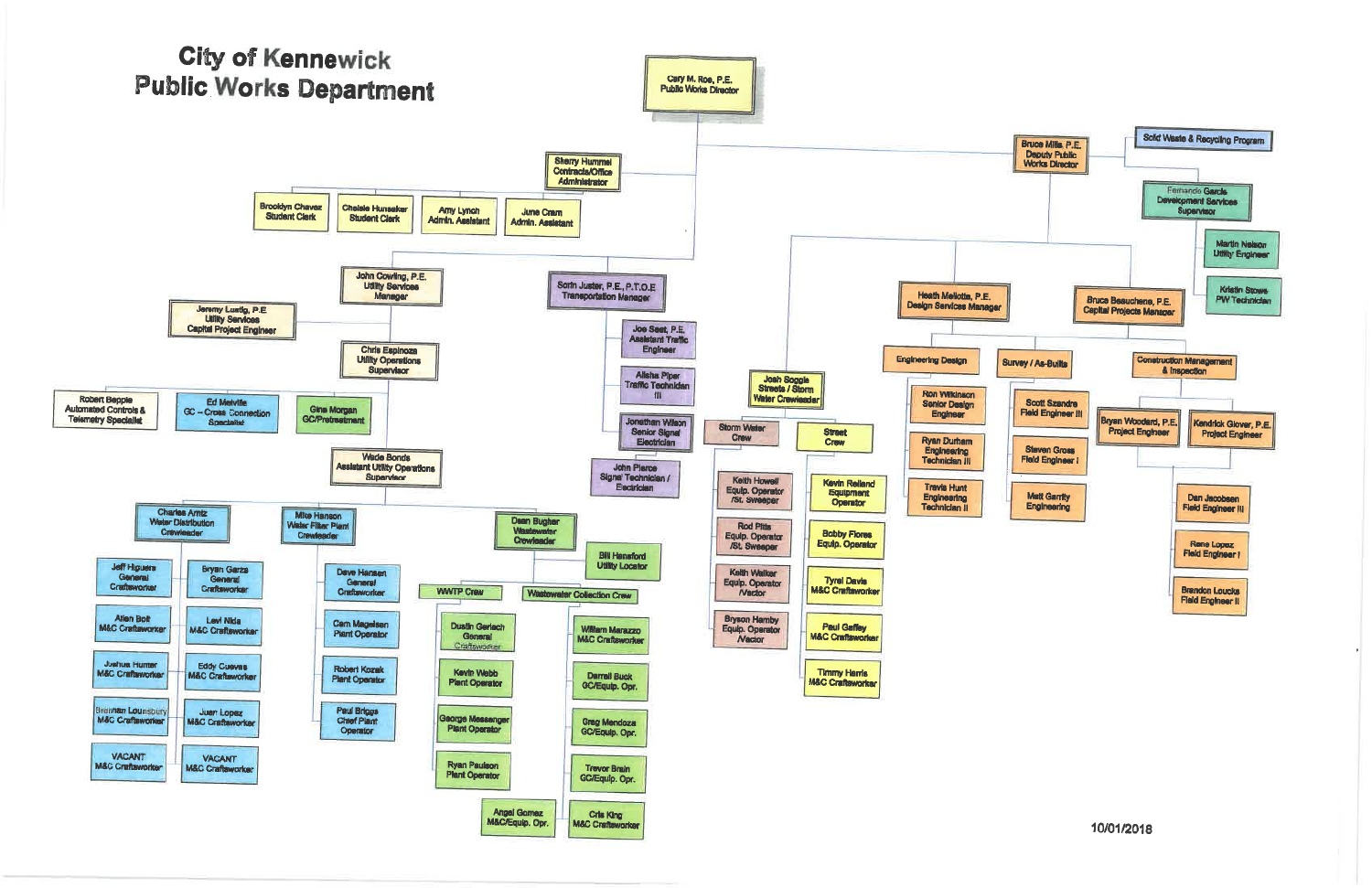#### **S4.F.3.d Monitoring Study**

**The City of Kennewick is lead one of the Eastern Washington Stormwater Group selected monitoring studies focused on evaluating the effectiveness of our outreach to school aged children. We have partnered with the Franklin Conservation District who champions classroom instruction for stormwater topics, to measure our current program. This measurement is centered on the Drain Rangers and Junior Drain Rangers Program. At the time of this report, the study has been approved by Ecology and launched. Results of the study will come in time, but the number of students reached by the program can be found in the attached report "School Aged Education and Outreach" report.**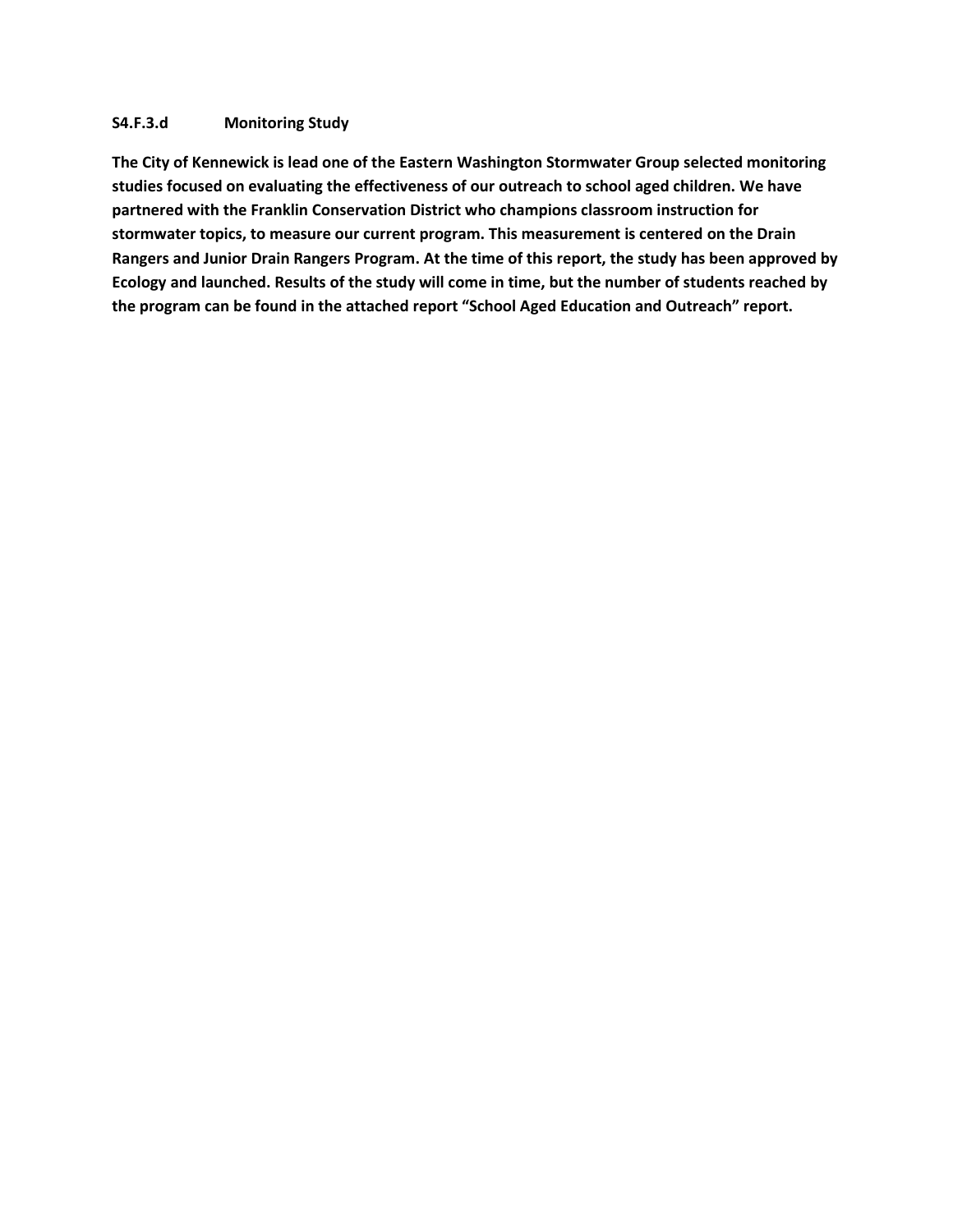## Spill/ IDDE Summary for 2018

| סבטא וטו y וויוסכן אוווווומו טענען |                                |                                |                                                                                |                                         |                                                      |
|------------------------------------|--------------------------------|--------------------------------|--------------------------------------------------------------------------------|-----------------------------------------|------------------------------------------------------|
|                                    |                                |                                |                                                                                |                                         |                                                      |
| Date of Incident or                |                                | <b>Initial Report Timeline</b> |                                                                                |                                         |                                                      |
| <b>Initial Report</b>              | Description of Incident        | (Working Days)                 | <b>Corrective Action</b>                                                       | <b>Education Topics Covered</b>         | Risk to ground water or surface water.               |
|                                    |                                |                                |                                                                                |                                         |                                                      |
|                                    |                                |                                |                                                                                | Illicit Discharge, risk to groundwater  |                                                      |
|                                    |                                |                                | Site Inspection same day as contact from Ecology. Inspection - no signs of     | impairment and flooding due to          |                                                      |
| 1/19/2018                          | Report of dog waste dumping    |                                | dumping. Made contact with business owner to warn and educate.                 | plugging of infiltration system         | None - dumping could not be confirmed.               |
|                                    | Carpet cleaner dumping on      |                                | City Inspection found signs of dumping. Educated business and informed         | Illicit Discharge, risk to groundwater  |                                                      |
| 2/13/2019                          | open ground                    | 3                              | Ecology                                                                        | impairment                              | Low potential - depth to ground water over 80        |
|                                    |                                |                                |                                                                                |                                         |                                                      |
|                                    |                                |                                |                                                                                | Illicit Discharge, risk to groundwater  |                                                      |
|                                    | Construction material dumping  |                                |                                                                                | impairment and flooding due to          | None - material did not make it into infiltration or |
| 2/22/2018                          | on site and in street          | N/A                            | Contacted Contractor. Contractor cleaned up his construction material.         | plugging of infiltration system.        | surface discharge                                    |
|                                    |                                |                                |                                                                                |                                         |                                                      |
|                                    |                                |                                |                                                                                | Illicit Discharge, risk to groundwater  |                                                      |
|                                    | Report of vactor dumping water |                                | Site Inspection same day. Inspection - no signs of dumping. Made contact       | impairment and flooding due to          |                                                      |
| 2/26/2018                          | into catch basin               |                                | with business owner to warn and educate.                                       | plugging of infiltration system.        | None - dumping could not be confirmed.               |
|                                    |                                |                                | Inspection found asphalt ran off of private property, across adjacent property |                                         |                                                      |
|                                    |                                |                                | and entered catch basin. Seal coat cured in place on surface. Water and seal   |                                         |                                                      |
|                                    |                                |                                | coat mix was removed from catch basin sump. Business Owner did the clean       | Spill Control, risk to ground water and | None - no seal coat material was found in down       |
| 5/31/2018                          | Asphalt seal coat spill        |                                | up and was educated.                                                           | surface water                           | stream system.                                       |
|                                    |                                |                                |                                                                                |                                         |                                                      |
|                                    |                                |                                |                                                                                | Illicit Discharge, risk to groundwater  |                                                      |
|                                    |                                |                                | Inspection showed 1/2 gallon of grout in catch basin. Educated the home        | impairment and flooding due to          |                                                      |
| 7/17/2018                          | Report of paint dumping        |                                | owner.                                                                         | plugging of infiltration system.        | None - grout was trapped in the sump                 |
|                                    | Report of Transmission fluid   |                                | Inspection found transmission fluid dumped in gravel parking area. Crew over   |                                         |                                                      |
| 8/30/2018                          | dumping                        |                                | excavated to dry earth. Reported to Ecology                                    | N/A perpetrator not identified          | None - Over excavated to remove material             |